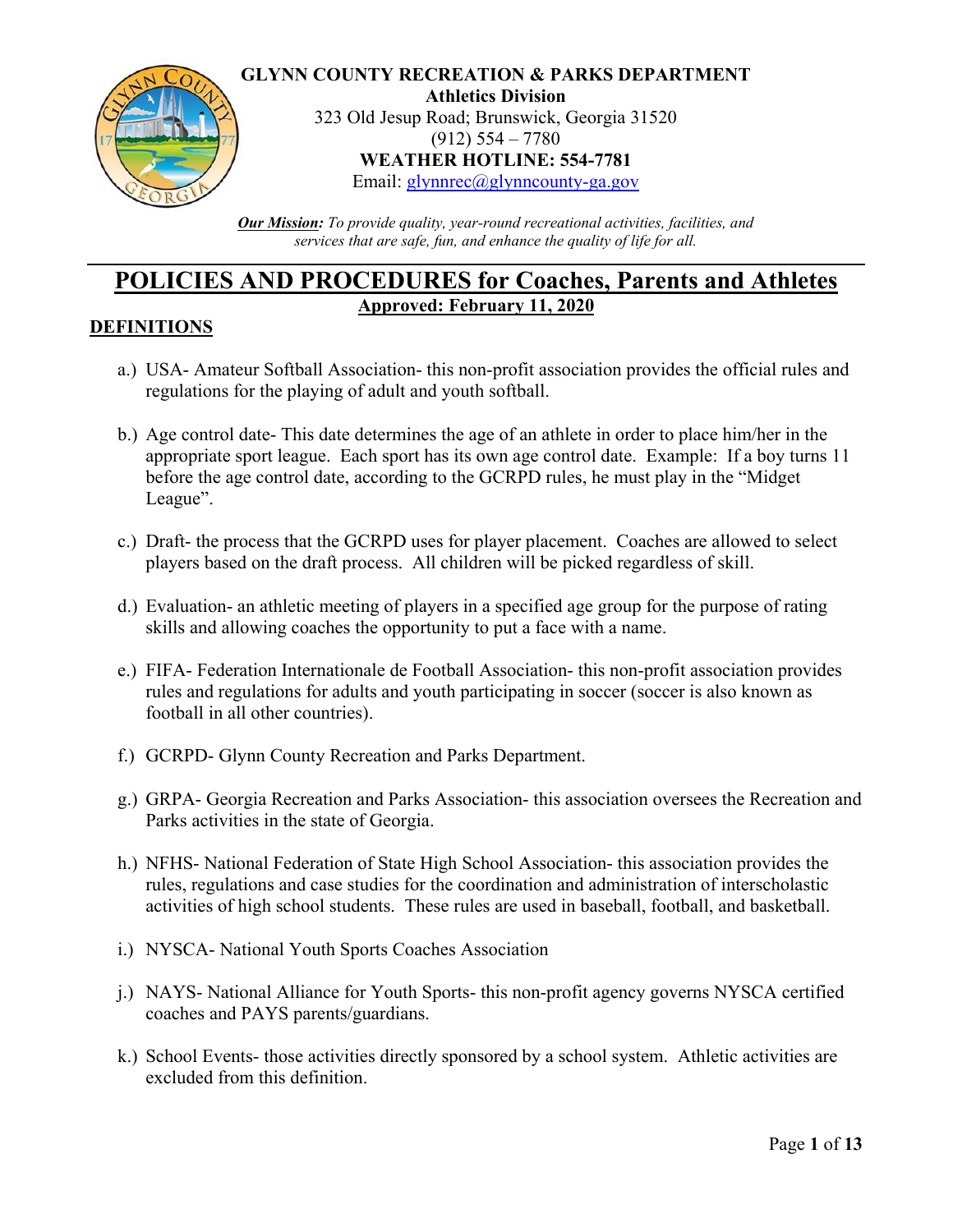l.) Unsportsmanlike conduct- this behavior includes, but is not limited to the following: negative cheering, kicking, striking, spitting, use of profanity, taunting, bullying, obstructing, lying, excessive celebration, faking an injury, inappropriate touching, etc. to/at a player, coach, official, spectator or a GCRPD staff member. This also includes damage to property.

# **GOVERNING AUTHORITY**

- 1. The Director of the GCRPD reserves the right to all final decisions.
- 2. The governing authority will be the assigned representative who is an employee of the GCRPD.
- 3. The governing rules for each sport will be determined as follows: first by the GCRPD, secondly by the GRPA athletic manual, and lastly by the National Federation of High School Sports/FIFA for soccer, USA for softball).

#### **PLAYER REGISTRATION**

- 1. All people who register during the registration period will be placed on a team if they have complied with all parent/guardian and player responsibilities prior to the draft. This includes payment, presenting a copy of the child's birth certificate, acknowledging receipt of the Parent/Athlete Concussion Fact Sheet, signing the Parent Code of Ethics and completing all registration requirements.
- 2. Persons who register after the registration period will be placed on a hold list. Participants placed on the hold list will be placed on a team if and when a spot becomes available. People on the hold list are not guaranteed placement on a team. GCRPD reserves the right to add players to a team at any time from the hold list.
- 3. Parents will NOT be allowed to pick a team to place their child on.
- 4. A person must play in the age group determined by the GRPA age control date. The age control dates for each sport are as follows:
	- $\triangleleft$  Baseball- Age on or before September 1<sup>st</sup> of the current year.
	- $\triangle$  Softball- Age on or before September 1<sup>st</sup> of the current year.
	- $\div$  T-Ball/BlastBall- Age on or before March 1<sup>st</sup> of the current year.
	- Soccer- Age on or before September  $1<sup>st</sup>$  of the current year.
	- $\triangle$  Football- Age on or before September 1<sup>st</sup> of the current year.
	- $\triangle$  Cheerleading- Age on or before September 1<sup>st</sup> of the current year.
	- $\triangle$  Basketball- Age on or before September 1<sup>st</sup> of the previous year.
	- $\bullet$  Track- Age prior to January 1<sup>st</sup> of the following year.
- 5. A parent may request that their child move up ONE year in age. (Example: A child who is 8 by the age control date can move up to the 9-10 league). GCRPD in its sole discretion will determine if it is in the safety and best interest of the child and program for a player to play up a year.
- 6. Once a child has been placed on a team, that child must remain on that team for the remainder of the season. A child who moves up a league prior to team formation cannot move back to a younger age group after team rosters are finalized.
- 7. If a child moves up a league during regular play, they cannot play down a league during All-Star competition.
- 8. Any participant may receive a refund of their registration fee minus a \$5 processing fee if the refund is requested prior to the first game of the season and if the participant has not received his/her uniform. This is verified with the head coach. If a uniform was issued prior to the first game of the season, the participant is eligible to receive a refund of the registration fee minus a \$5 processing fee only after they return the uniform to the County. Refund requests for tackle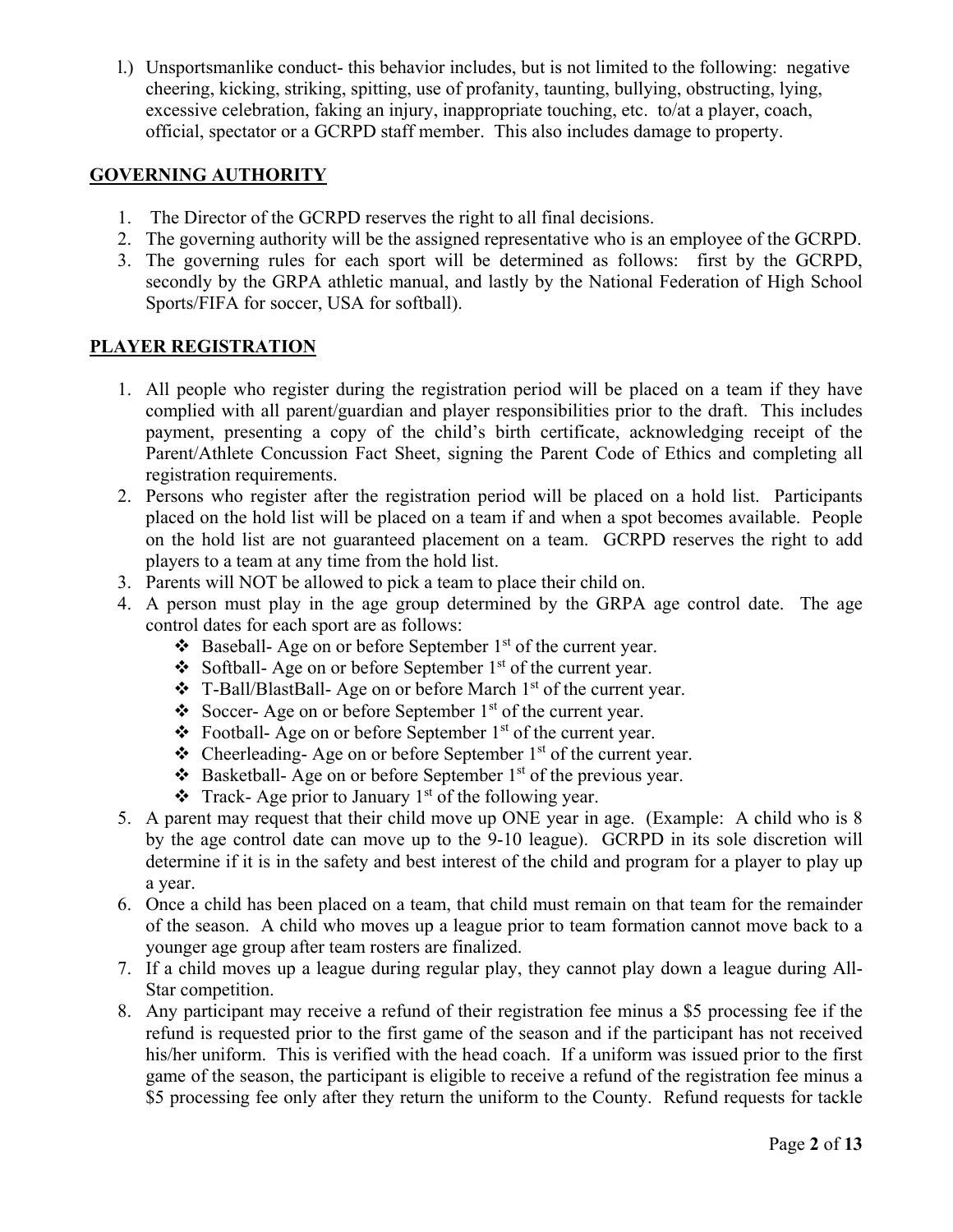football must be made prior to the first game of the season, but the request will not be processed until the participant has returned the uniform and all equipment issued to him/her (helmet, shoulder pads and pants) to the County.

#### **TEAM PLACEMENT**

- 1. The number of teams will be determined after the registration period ends.
- 2. GCRPD staff will note all team placement requests with NO made guarantees. The coaches will make their final decisions during the draft.
- 3. A parent has the right to request that his/her child NOT be placed with a certain coach with the approval of the GCRPD. The Director may require a meeting with the parent to discuss previous actions to warrant this request.
- 4. Requests for a child to play with another child in the same age group are not guaranteed. Only siblings residing in the same residents and playing in the same age group are guaranteed to be placed on the same team. GCRPD may require proof of children residing in same residence in the form of report card or other documentation.

### **PLAYER PARTICIPATION**

- 1. All players must play the amount of time specified below for each sport.
	- Baseball- All subs (players sitting on the bench) will play every other inning.
	- Softball- All subs (players sitting on the bench) will play every other inning.
	- T-Ball- All children will bat and play every inning.
	- Soccer- All children will play half of each half.
	- Football- All children will play either offense of defense.
	- Basketball- All children will play half of each quarter.
- 2. Coaches do have the right to keep a child from participating due to disciplinary reasons. The GCRPD staff person, scorekeeper, officials and parent must be notified of the child's name and the reason **before the game begins.** Coaches not following these guidelines on reporting before the game will require the coach to follow all participation rules as outlined herein.
- 3. Any coach who does not follow the player participation guidelines will be subject to disciplinary action including, but not limited to removal by the GCRPD and possibly forfeiting that game.
- 4. Any coach who plays an illegal player will be subject to disciplinary action. All games in which illegal players have played will be forfeited by the team.
- 5. GCRPD has established the minimum, maximum and target number of players for each team per sport. These numbers are as follows:

| <b>SPORT</b>           | <b>AGE GROUP</b> | <b>MINIMUM</b> | <b>MAXIMUM</b> | <b>TARGET</b> |
|------------------------|------------------|----------------|----------------|---------------|
| <b>Baseball</b>        | ALL              | 10             | 13             |               |
| Softball               | ALL              |                | 13             | 12            |
| <b>BlastBall</b>       | $3-4$ yr         | 10             | 10             | 10            |
| T-Ball                 | $5-6$ yr         | 10             | 13             | 12            |
| Soccer (Lil Kickers)   | $3-4$ yr         |                |                |               |
| Soccer (Instructional) | $5 \text{ yr}$   |                |                |               |
| Soccer (American)      | $6-7$ yr         |                | 12             | 10            |
| Soccer (National)      | $8-9$ yr         | 12             | 16             | 14            |
| Soccer (International) | $10-11$ yr       | 12             | 16             | 14            |
| Soccer (Golden Isles)  | $12-13$ yr       |                | 16             |               |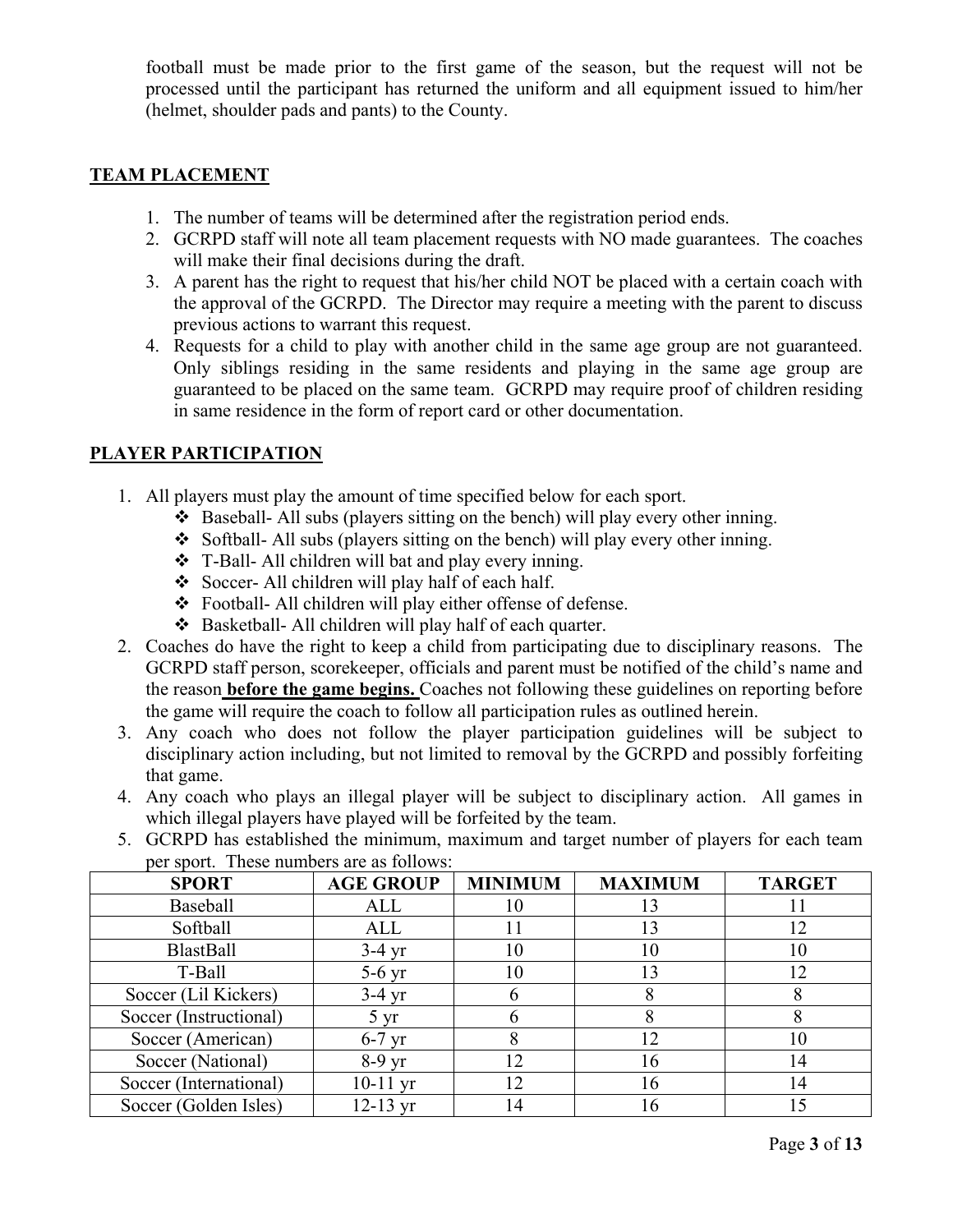| Soccer (Glynn)    | $14-17$<br>V <sub>T</sub> |  |  |
|-------------------|---------------------------|--|--|
| Soccer (Spring)   |                           |  |  |
| Football (Flag)   | 5-6 vr                    |  |  |
| Football (Tackle) |                           |  |  |
| Basketball        |                           |  |  |

# **LEAGUE RULES**

League rules will be given out at the coaches meeting or at the draft prior to each sport. If rules discussed at the draft warrant a revision to the rules, a new updated set of rules will be given to each head coach prior to the season.

# **BALL PARK RULES**

- 1. There will be a GCRPD staff person located at all facilities. If you have a problem, please ask the staff for assistance.
- 2. No one is allowed on the score stands, scoring room or scoreboards.
- 3. No climbing or sitting on the fences or score stands.
- 4. Spectators are to stay off of the playing field and only designated adults assigned by the coach may be allowed in the dugouts.
- 5. The lights will be turned off after the last game or scheduled practice.
- 6. Smoking is allowed in designated marked locations only.

### **RAIN OUT POLICY**

- 1. The GCRPD will make the final decision regarding rainouts and field playability.
- 2. If a rainout is unavoidable, the GCRPD will make the announcement on our weather hotline at 4:00 pm. All head coaches are required to contact their players/parents and advise them of any game cancellations.

### **CONDUCT AND DISCIPLINARY ACTIONS**

The GCRPD Staff will determine all disciplinary actions. GCRPD staff will contact Glynn County Police Department if needed for assistance in removing players, parents, spectators and/or coaches who violate park rules, GCRPD rules and/or the Coaches Code of Conduct. Such conduct may include but is not limited to the following: pose a threat to others or themselves, demonstrate threatening or vulgar behavior, act in a manner that puts others in harms way, uses foul or threatening language, etc.

### **PLAYER CONDUCT**

- 1. Unsportsmanlike conduct will not be tolerated. Any player ejected from a game for unsportsmanlike conduct may have to sit out a half up to an entire game based on the discretion of the GCRPD.
- 2. Players are not permitted to use tobacco, alcohol or profanity at any GCRPD facility.
- 3. Players must be in team uniform. A player will not be denied playing time due to not wearing the issued uniform.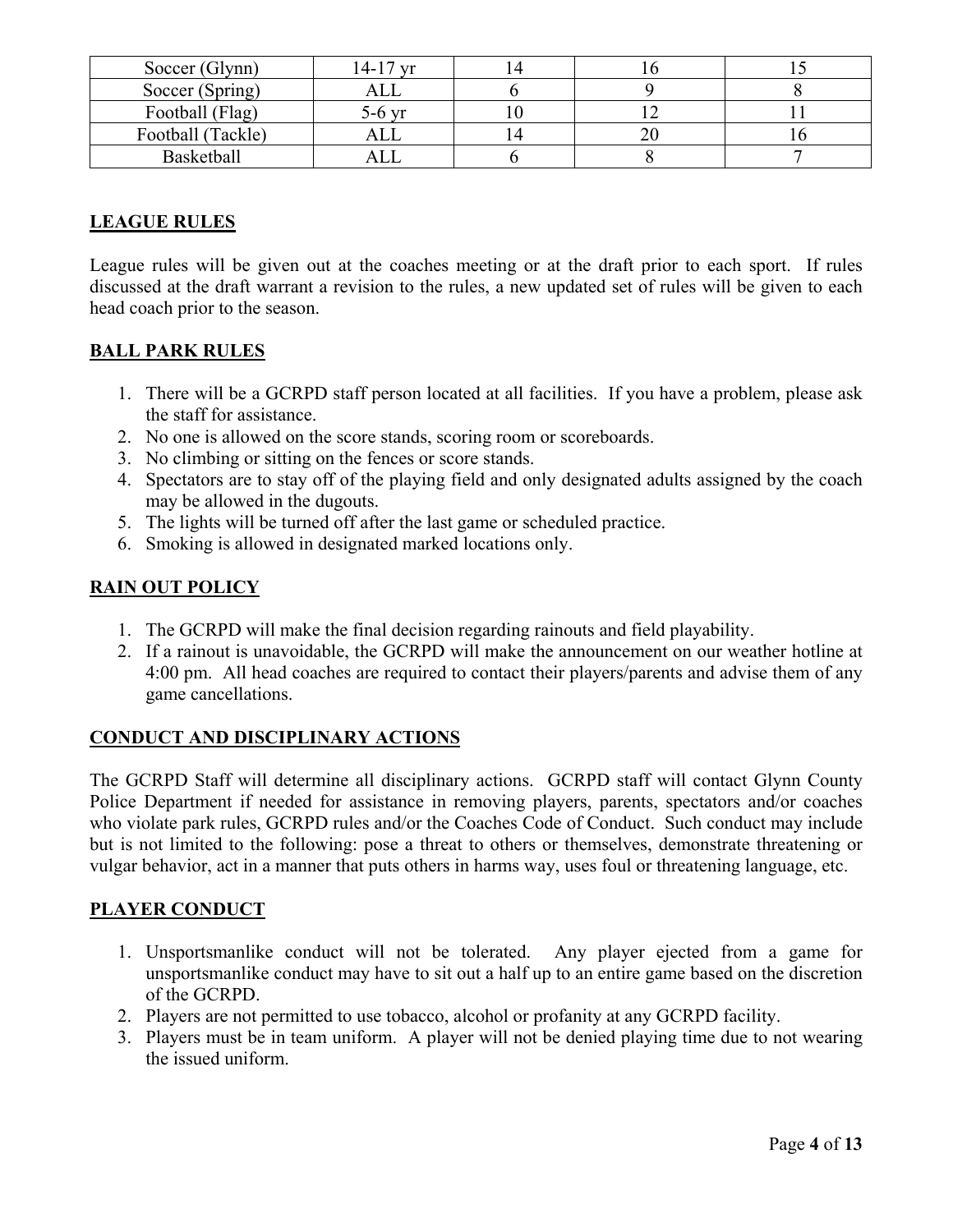4. Any players ejected from a game for fighting may be suspended/ejected from league play. More information about each sport can be found in the Sport Specific rules for the year of league play.

#### **PARENT CONDUCT**

Parents must sign the "Parents Code of Conduct" prior to each sporting season. Violation of the Parent Code of Conduct may result in suspension from the playing facility. The length of the suspension will depend on the severity of the violation or inappropriate conduct.

#### **COACHES CONDUCT**

- 1. All coaches must sign a "Coaches Code of Ethics" prior to each sporting season.
- **2. COACHES WILL SHOW SPORTSMANLIKE CONDUCT AT ALL TIMES.** Each coach shall adhere to all points of emphasis as outlined in the "Coaches Code of Ethics" at all times. Failure to adhere to the Coaches Code of Conduct and/or following GCRPD park and league rules may result in removal as a volunteer coach, suspension from coaching for a specified period of time or a require a meeting with the GCRPD management before being allowed to continue as a volunteer coach.
- 3. Any coach ejected from a game must leave the park or gym immediately and will not be allowed to coach the next scheduled game played and based on review may be banned from the facility.
- 4. Any coach ejected from two games will be suspended for the remainder of the season.
- 5. Any coach ejected from a game or suspended for the season will not be allowed to coach an All-Star team.
- 6. Any coach that pulls his/her team off the playing field will be suspended indefinitely.
- **7. Coaches will be responsible for player and parent conduct.**

#### **COACHES SELECTION**

- 1. Final coaching assignments will be decided by the GCRPD.
- 2. If a team does not have a coach a GCRPD staff person will coach until a coach is designated.

#### **ELIGIBILITY**

- 1. No individual shall be denied the right to submit an application for volunteer service with youth for any open position. However, GCRPD has the right and responsibility to select candidates it feels are the most qualified.
- 2. Anyone may complete the Volunteer Coach Application at the beginning of the registration period for that sport to be a possible volunteer coach. All persons the are selected as the All-Star coach in any program are required to be certified by NAYS through the GCRPD.
- 3. At least one coach will be certified for each All-Star team.
- 4. All potential coaches must pass Glynn County's criminal background check prior to being considered as a coach for a team. Background checks are conducted at least once per year. GCRPD reserves the right to conduct random background checks on volunteers during the athletic season.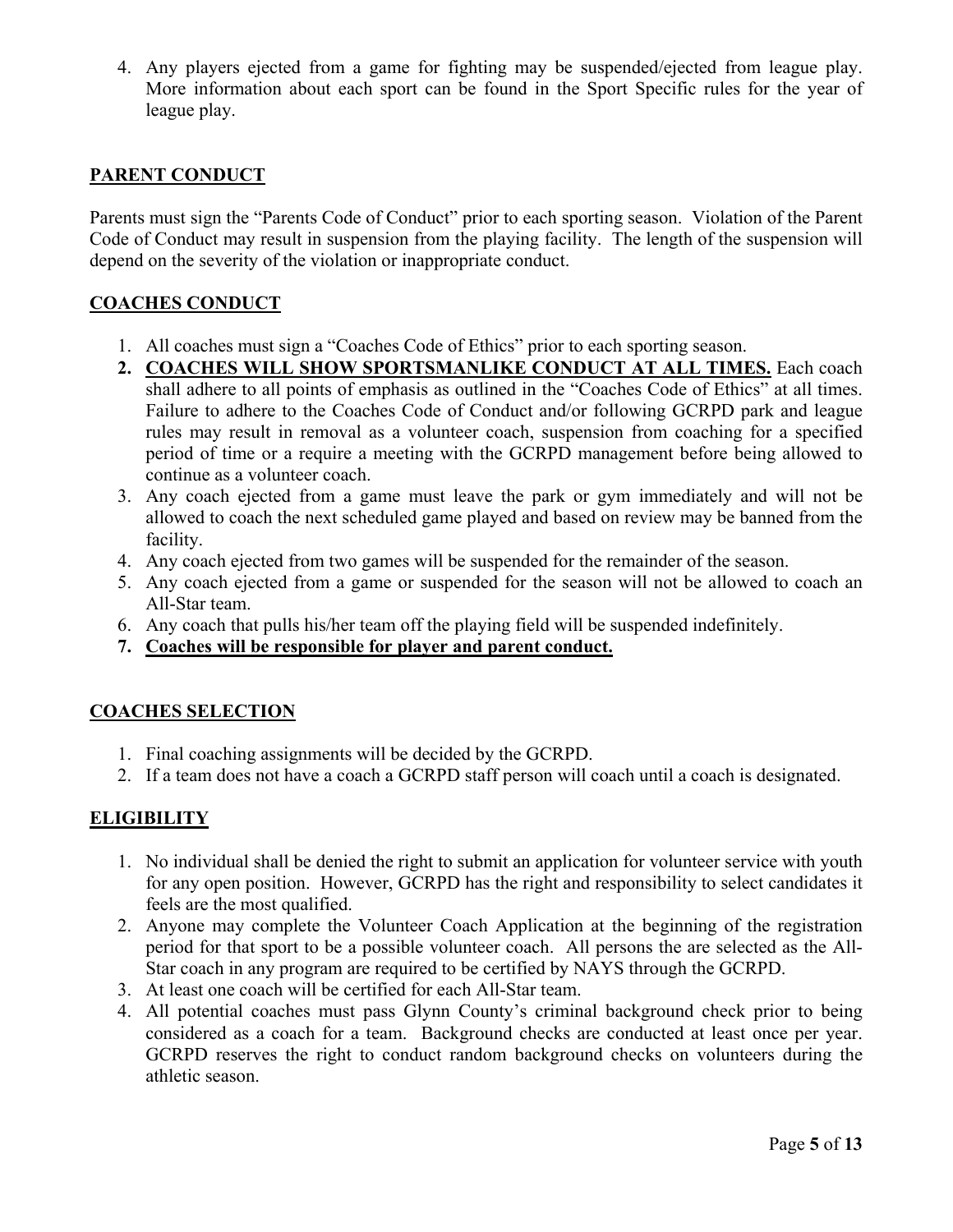GCRPD will observe the following policy in selecting coaches for each sport. The Glynn County Recreation and Parks Department reserves the right to select coaches based off previous actions/complaints that were documented on a coach for any previous year. The number of coaches selected by the GCRPD shall be based on the number of registrants. Guidelines for selecting coaches are as follows:

- $\triangle$  A returning head coach from the previous season in that same age division shall be considered first;
- $\cdot$  An assistant coach who desires to become a head coach that coached in that same age division the previous year is next;
- $\triangle$  A returning head coach from a different division shall be considered next for selection;
- $\triangle$  A returning assistant coach from a different age division shall be considered next;
- A new coach or one that has set out for at least one (1) year will be considered next.

GCRPD management personnel has the right in their sole discretion to make any and all decisions pertaining to eligibility of coach(es). This decision shall be final.

# **DRESS CODE**

The Glynn County Recreation and Parks Department will require the coaches in any sport to dress accordingly and properly. The following guidelines for coach's attire will be enforced. Any coach not following these guidelines will be removed from coaching in the Glynn County Recreation and Parks Department programs.

- $\div$  No article(s) of clothing (including hats) shall contain any advertisement of any alcohol or tobacco products;
- $\bullet$  No article(s) of clothing shall have any language/illustrations that is racial, contains obscene language or language/illustrations that are not in a positive tone and are not appropriate for children;
- $\cdot$  Shorts may be worn on the field that are at a proper length and that are not revealing in any way;
- $\triangle$  Clothing shall be worn in a manner appropriate for children and youth.

GCRPD management personnel reserves the right to make a final decision on proper attire.

# **COACHES CERTIFICATION**

### **MANDATORY CONCUSSION TRAINING**

All coaches are required to complete the free online concussion training course offered by the CDC listed below, or if currently a certified coach through NAYS- complete the training offered by NAYS listed below.

Coaches must provide GCRPD with a copy of the printed certificate verifying that he/she completed the online concession training prior to the start of the season. These can be sent via email to [glynnrec@glynncounty-ga.gov](mailto:glynnrec@glynncounty-ga.gov) or dropped off at the GCRPD Office (323 Old Jesup Rd).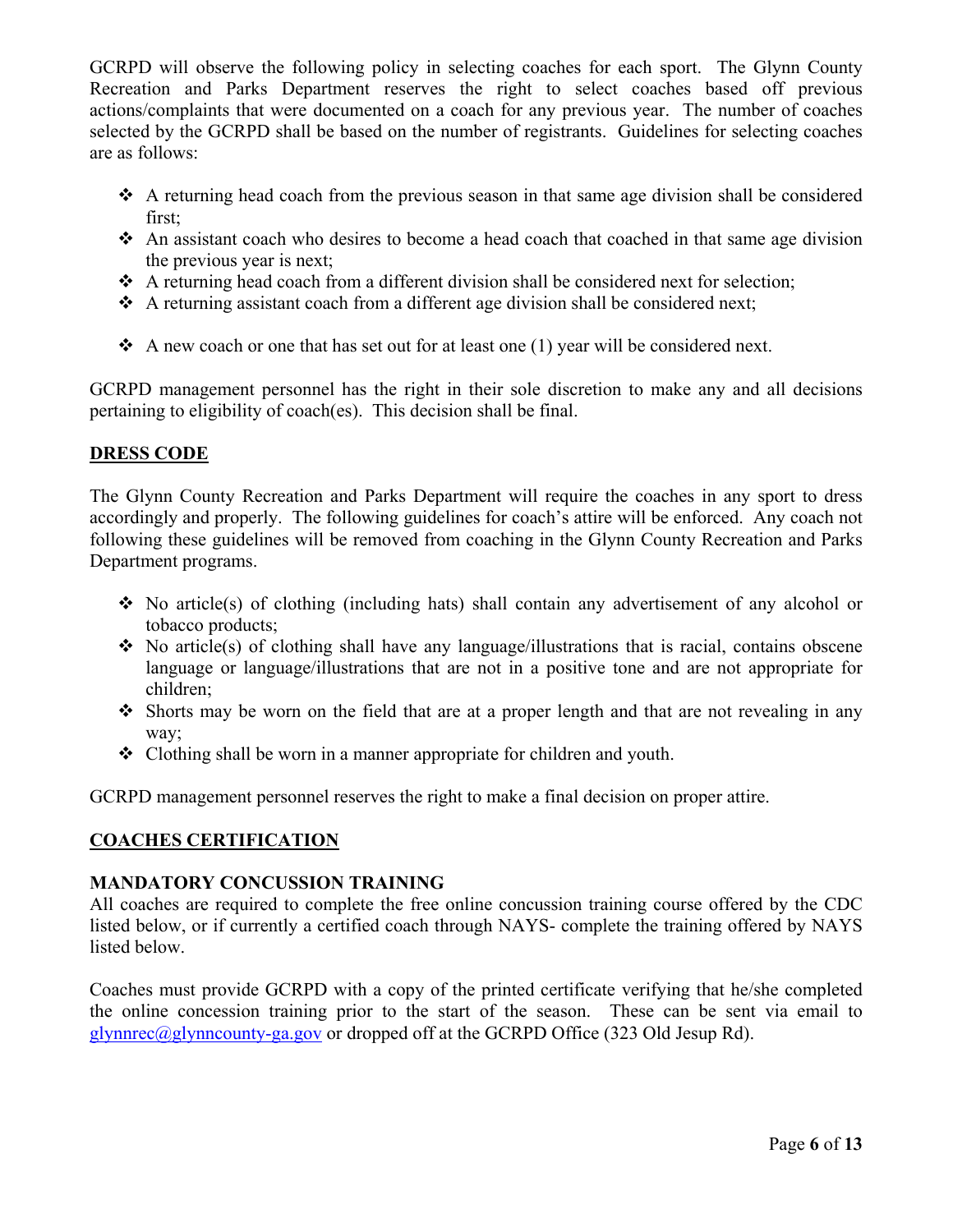#### *Online Training Course Options:*

- CDC Heads Up: Concussion in Youth Sports <https://www.cdc.gov/headsup/youthsports/training/index.html>
- NAYS Concussion Training for NYSCA Coaches <http://www.nays.org/nyscaonline/preview/concussion-training.cfm>

#### **RECOMMENDED TRAINING-**

#### **MANDATED REPORTERS**

Georgie law requires recreational volunteers to report suspected child abuse. More information about this law can be found at this ling: http://www.georgialibraries.org/dir mtg/12 2012/Mandatory[reporting-child-abuse-Nov-2012.pdf.](http://www.georgialibraries.org/dir_mtg/12_2012/Mandatory-reporting-child-abuse-Nov-2012.pdf)

Volunteers need to be informed of their responsibilities pertaining to this law and know what signs to look for in order to spot abuse. With that said, GCRPD's Athletics Division recommends that all volunteer coaches complete the **FREE** *Online Training Course listed below:*

- Mandated Reporters: Critical Links in Protecting Children in Georgia <https://www.prosolutionstraining.com/menu/?clearFilter>

\*Please note that this course is under the Health and Safety Section and the link should take you directly to the list of courses. You will need to set up an account and login to add the program to your cart.

GCRPD also recommends basic First Aid and CPR training.

### **COACHES MEETING**

- 1. A preseason coaches' meeting will be held on the night of the league draft or on another night specified by the GCRPD. The league rules, draft procedures, All-Star selection, and any new rules or ideas that a coach would like to discuss needs to be brought up at this meeting.
- 2. Program Evaluations will be given out to each coach at the end of the season in the form of an online survey.

### **COACHES' RESPONSIBILITIES**

- 1. The coach or team representative is responsible for informing team members and parents of the rules and regulations. This includes enforcement of the rules and regulations.
- 2. Coaches will handle administrative arrangements for teams. The coach will serve as the liaison between the team and the GCRPD.
- 3. It is the coach's responsibility to contact the players he/she selects in the draft.
- 4. Coaches must supervise practices. Practice schedules will be given out at the draft or shortly thereafter. The GCRPD will schedule preseason practices for teams; the number of teams in a league will determine the number of practices. Any additional practice will be left to the coach. GCRPD limits a coach/team to only three events per week, i.e. three practices, one practice and two games, or two practices and one game. The GCRPD will not schedule any practices once the season starts.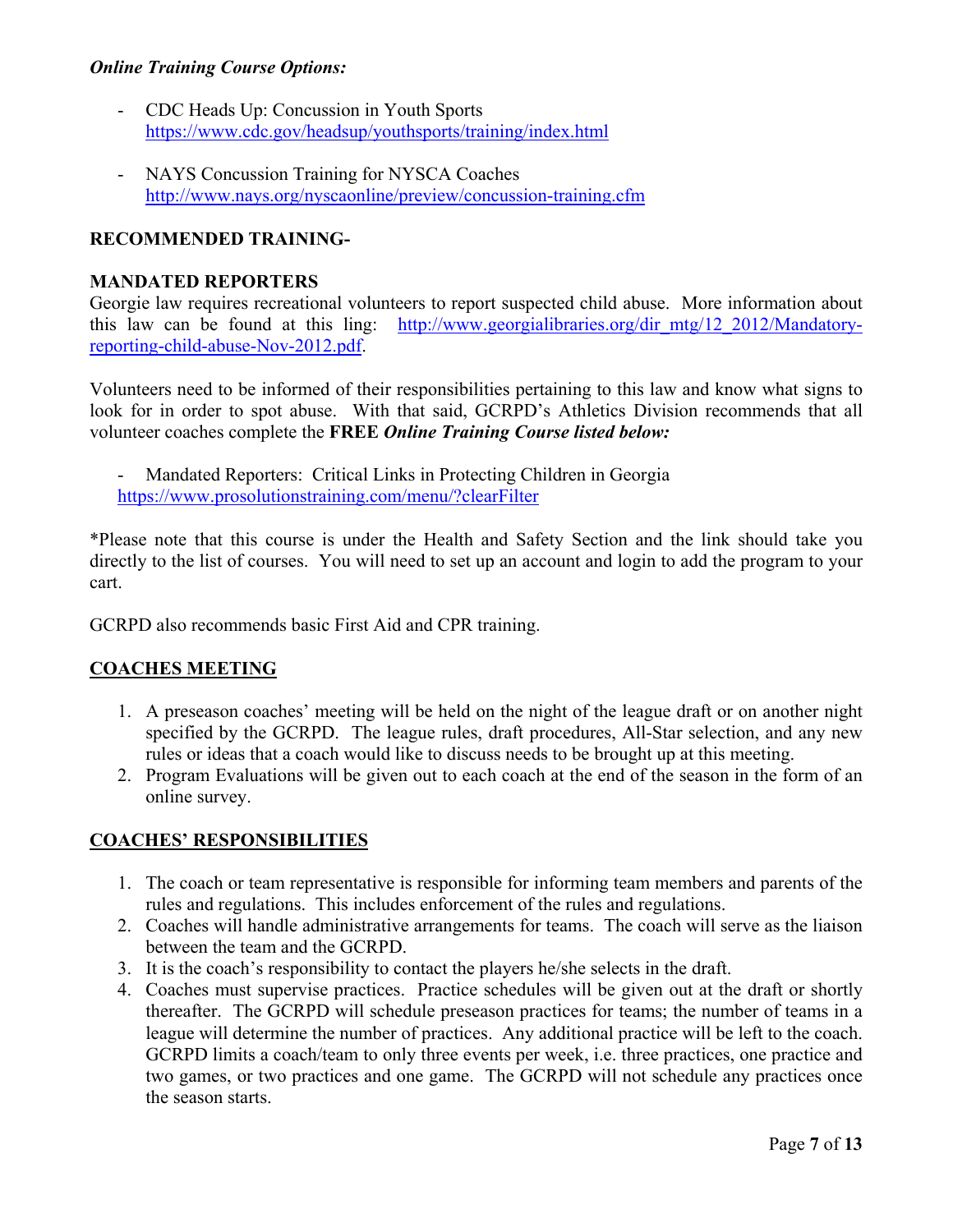- 5. The coach is responsible for game assembly, organization, and supervision of their team. Coaches should be ready; with team rosters completed and turned in, to start a game 15 minutes before scheduled game time. For Football, all head coaches will bring all players on his/her team to the weigh-in room prior to playing their first game. Weight restrictions are located in the Football Rules.
- 6. It is the coach's responsibility to contact their players to notify them about rainouts.
- 7. If a coach cancels a GCRPD scheduled practice, then they must notify their team and they must also notify the GCRPD.
- 8. Coaches cannot penalize players for not attending Sunday practices or practices more than what is outlined in our policies and procedures.

#### **CRIMINAL BACKGROUND CHECK PROCEDURES**

All Coaches, Head Coach and Coaching Assistants must fill out a Criminal Background Check before being considered for a coaching position. Completed forms are sent to the County Sheriff's Office. Only the Recreation Director, or his designee, may deliver or retrieve the forms from the Sheriff's Office.

If any of the disqualifying offenses (listed below) are discovered during the Criminal Background check, the following procedures will be implemented:

- a. The Director will notify the individual he/she did not pass the background check and is not eligible to coach a team;
- b. The individual has three (3) business days from notification of the issue to request a meeting with the Director to discuss the matter and request an appeal of the decision;
- c. The Director will schedule a meeting with the individual as soon as possible after being contracted;
- d. The individual will have no contact with the team before the above stated meeting;
- e. Each incident on the Background Check will be reviewed;
- f. Individuals who successfully appeal the denial of coaching will be placed on probation for a period to be determined by the Director. During the probationary period, GCRPD reserves the right to conduct periodic background checks on the individual.

#### **Disqualification and Disqualifying Offenses:**

No applicant shall be eligible to serve as a volunteer if the background check reveals a criminal record for the offenses listed below. For the purpose of the policy, a "criminal record" shall mean the individual has been convicted of, arrested for, or is currently charged with any of the offenses listed. The individual will be declared ineligible to coach for GCRPD.

- a. Any crimes against children.
- b. Any sexual offenses.
- c. Contributing to the delinquency of a minor.
- d. Any offenses involving alcohol within the last three (3) years.
- e. Any offenses involving drugs within the last five (5) years.
- f. Any offense involving lewd conduct.
- g. Any offense involving family/domestic violence.
- h. Criminal attempts to commit any above-named offenses.
- i. Any felony not listed above.
- j. Any other crimes that bear upon fitness to have the responsibility for the safety and well-being of children.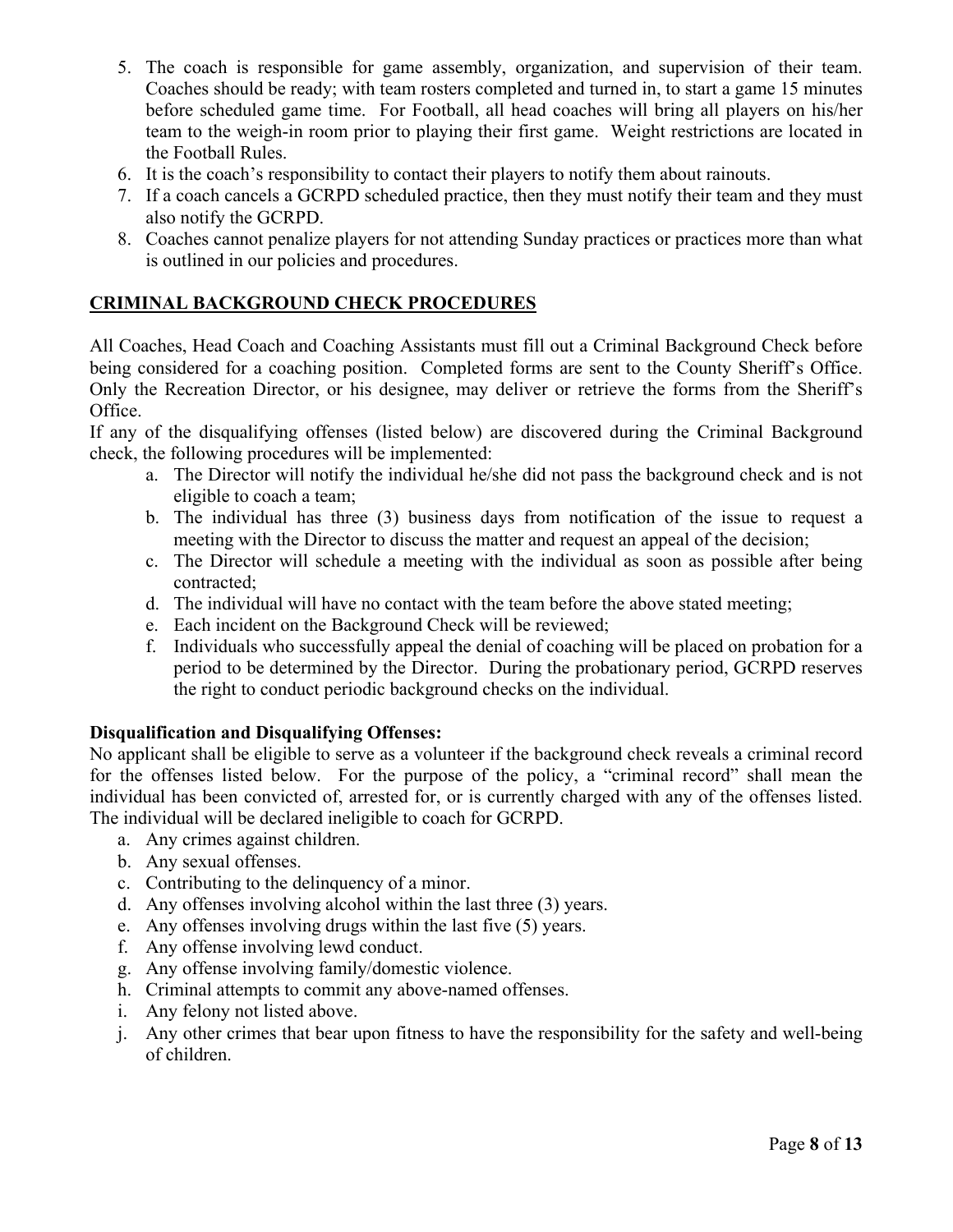The above is intended to be illustrative and is not inclusive of all offenses that could be included in these criteria. Any other incident found on Criminal Background Check will be subject to review by GCRPD and could lead to immediate dismissal.

**Approval**: Any applicant whose records fail to reveal a criminal record or a pending charge shall be approved, unless denied based on some other policy of GCRPD. Approval shall be valid for a period not to exceed twelve (12) months. Applicants who successfully pass the background check are not guaranteed a volunteer position with GCRPD. The background check is just one step in the process.

# **EQUIPMENT CHECKOUT/RETURN**

- 1. The GCRPD will supply equipment that is needed for each sport.
- 2. The coach must sign for the coaching equipment and return it as issued.
- 3. The coaching equipment should be returned to the recreation office where it was checked out after the last scheduled game.
- 4. Youth equipment that is checked out must be returned after the final game.
- 5. Any equipment not returned is subject to be replaced by the coach/player or charged accordingly. This debt must be cleared up before they can coach/play in any other GCRPD program.

### **TROPHIES AND TEAM PARTIES**

The GCRPD is not responsible for the setting up or buying of any team trophies, or parties. Each child and coach will receive a participation certificate from the GCRPD. Anything extra will be at the expense of the coaches and parents.

#### **PICTURES**

The GCRPD is not responsible for team pictures. It is GCRPD's recommendation for all coaches to have their team and individual pictures at the beginning of the season, so they are returned to the team before the end of the season. It is not the responsibility for GCRPD staff to distribute trophies, pictures or awards for a coach or team.

### **FORFEITS**

For all games scheduled after 5:30 p.m., game time is forfeit time. Unforeseen circumstances will be at the discretion of the GCRPD.

### **DRAFT POLICY**

The purpose of a player draft is to make all teams as fair as possible. For all sports through the GCRPD, the following draft procedures will be administered.

- 1. GCRPD reserves the right to modify draft procedures in the best interest of Glynn County Recreation Department.
- 2. **All Head and Assistant Coaches** will be selected prior to the draft. Any volunteer who wishes to be a coach will submit their coach's application before or during the registration period for that sport.
- 3. All players on the draft roster will be evaluated prior to the selection process.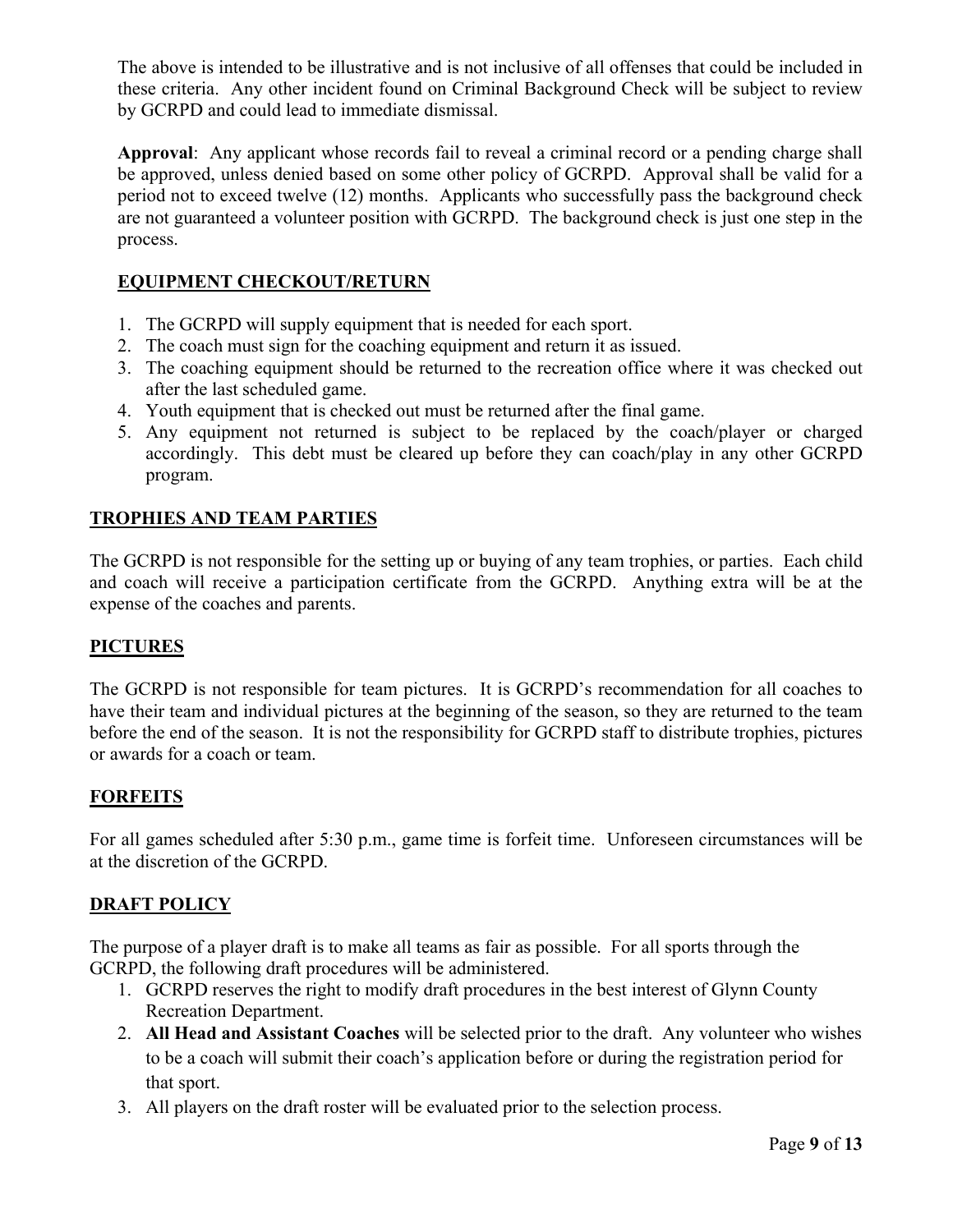- 4. All **head coach and assistant coaches** that are present for the draft will have their child placed on the draft roster in a slot determined by the GCRPD so that we have consistency in equal ability players on each team. GCRPD wants to have all teams once selected, as equal as possible as far as player ability is concerned.
- 5. All **head coaches** will draw a "draft order chip" to signify the draft order in which they will draft. The team with chip #1 will draw first if they do not have a player already placed in the 1st round slot due to their child or the **assistant coach's** child pre-draft rating placement. Team #2 will go next and so forth. Once all teams have selected a first round pick or have a player placed in the first round slot then the team with the highest draft chip number will begin the 2<sup>nd</sup> round and we will continue drafting in reverse order (from the highest chip  $\#$  to the  $\#$ 1 chip). This process will be done until all players are drafted from the draft roster.
- 6. If a child does not participate in any on-site evaluation, they will still be eligible to picked in the draft if they are known to GCRPD staff or over half of the coaches in the draft room and a grade is agreed upon by everyone in the draft room. After the draft is over, those players not attending a mandatory evaluation and unknown to GCRPD staff or the coaches will have their names placed in a hat and drawn out by the coaches.
- 7. The draft will be open, and a coach may select any player from the draft roster no matter what the age is or their ability level.
- 8. A parent may request that their child NOT play for a particular coach, but this must be approved by the GCRPD Director or his/her designee.
- 9. No swapping of players will be done after the draft is over (unless approved by the department). A coach found playing (practice or games) a player not officially on their official GCRPD roster will be required to meet with GCRPD management to determine if any future coaching privileges will be allowed.
- 10. Official GCRPD Rosters will be printed out for each team designating their Official Team. No other player may be on the field during practices or games that are not on the official GCRPD roster.
- 11. Only the **head coach and/or ONE assistant coach** are allowed in the draft room. **No other parent, coach or child will be allowed in the draft room.**

### **PRACTICE TIMES**

- 1. The coach(es) shall coordinate with the Glynn County Recreation and Parks Department for practice times and places. If additional practice times are desired other than those assigned by the Recreation Department, it will be up to the coach to locate and secure those facilities desired.
- 2. The coach shall make a diligent attempt to practice all skill areas of their respective sport throughout the practices, so that the youth in your program have a chance at bettering their skills for that sport.
- 3. The Recreation Director, or designee shall reserve the right to make any decisions pertaining to the practice times, places, and/or content.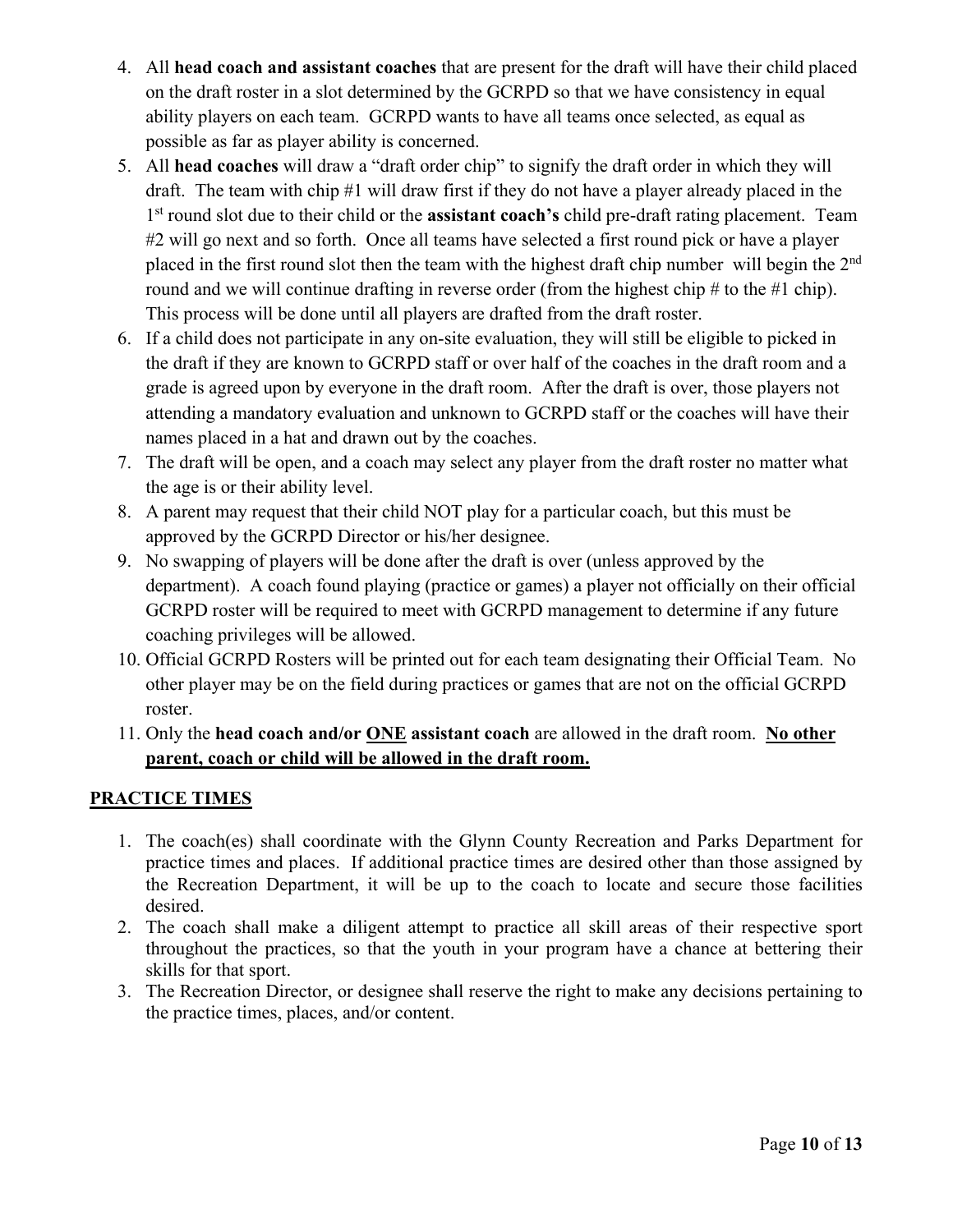### **GAME RESCHEDULING**

- 1. Game cancellations due to inclement weather will be updated on our weather hotline at 912- 554-7781. A decision regarding evening programs will be made at 4:00 p.m. It is the coach's responsibility to contact their players.
- 2. School events are the only events for which games will be rescheduled; the GCRPD must approve any other game rescheduling ahead of time. High school or middle school athletic activities will not be considered a school function, i.e. Glynn Academy vs. Brunswick High basketball game.
- 3. Coaches must give the GCRPD advanced notice as well as a list of the players involved in the function. If a coach has the required number of players to start the game, then games will be played. (See the guidelines listed below)
- 4. Coaches will not be allowed to swap games times or dates.

### **SCHOOL FUNCTION**

The only time a game will be rescheduled will be if there is a conflict with a school function. However, for a game to be rescheduled, a team must drop below the minimum number of players needed to play. If a coach has a conflict with a school function, he/she should:

- 1. Give a list of players involved at least one week in advance of the scheduled game;
- 2. Give a description of the school function along with the name of the school;
- 3. The information should be received within seven (7) days prior to the game he/she is requesting to be changed;
- 4. NOTE: A school dance or sporting event is NOT considered a school function for GCRPD purposes.

### **PROTESTS**

- 1. All protests should be handled on site by GCRPD Athletic staff.
- 2. If a protest cannot be handled at the site, then a written report from the head coach should be made to include time of protest, score when protest was made, who made the protest, and reason for the protest.
- 3. Upon filing a protest, the head coach must submit a check for \$25.00 and a written explanation on what he/she is protesting within 24 hours. The GCRPD staff person involved will also submit a written report.
- 4. Once the protest has been filed there will be a three-person committee formed to review the protest.
- 5. If the committee upholds the protest, then the coach will get their \$25.00 back and the game will resume from the point of the protest. If the game is ruled a forfeit, then it will not be replayed.
- 6. If the committee overrules the protest, then the game will stand as played and he/she will not get their \$25.00 back.

### **ALL-STAR PROGRAM**

- 1. GCRPD participates in some post season GRPA play.
- 2. All coaches participating in any post season GRPA event will follow all guidelines as outlined in the GCRPD Policies and Procedures. Failure to do so will result in an automatic removal as the all-star coach.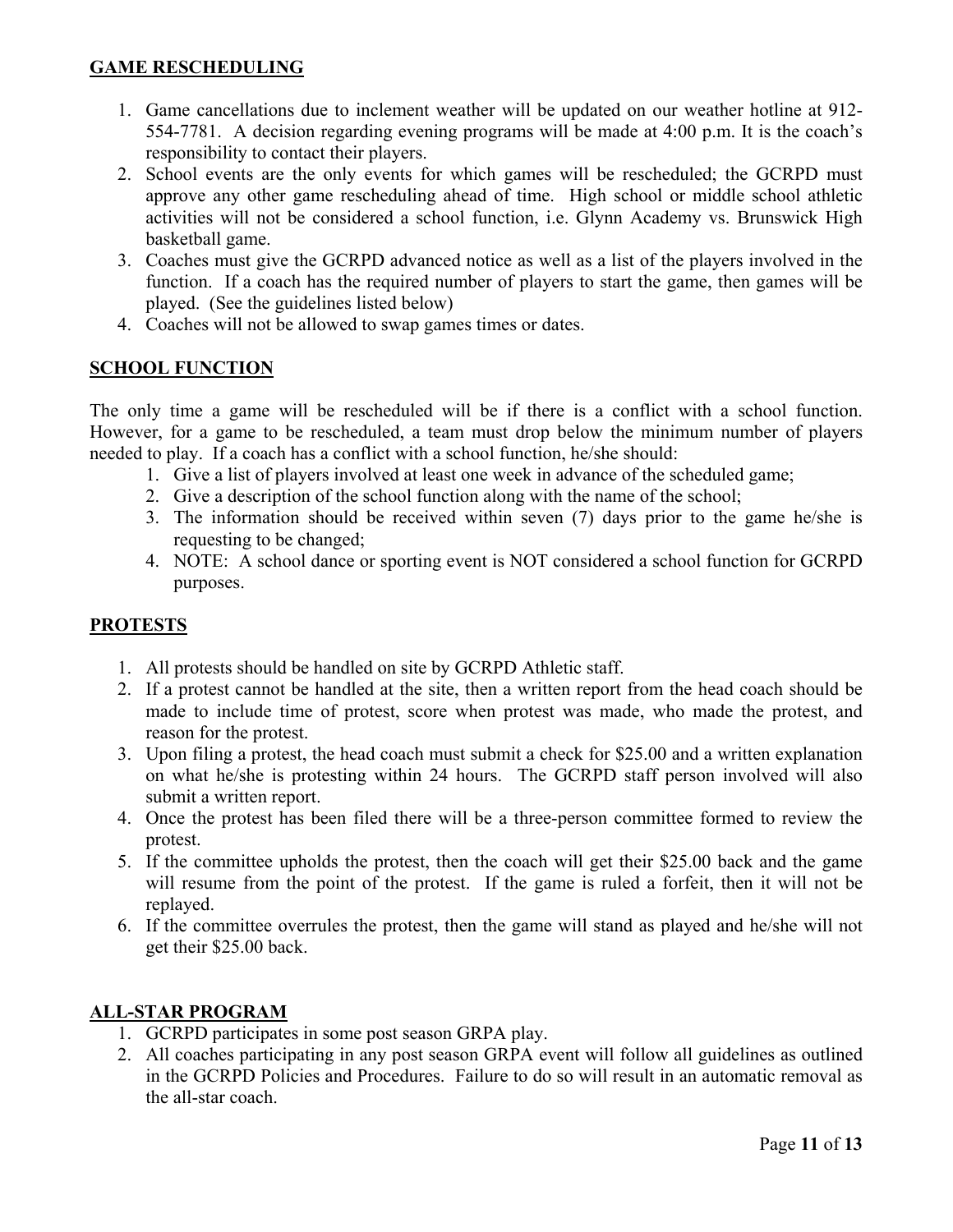# **ALL- STAR GUIDELINES**

- 1. GRPA and the National Federation of High School Athletics (USA for softball and U.S. Youth Soccer for soccer) govern the All-Star programs.
- 2. If anyone wants a copy of the GRPA rules they should contact the GCRPD or visit the GRPA website at [www.grpa.org.](http://www.grpa.org/)

# **ALL-STAR ELIGIBILITY**

- 1. Teams and individuals participating in athletic functions of GRPA must be an integral part of an agency's local program before they are eligible to represent that agency in GRPA competition with all youth achieving the age of 7 by the age control date for a particular event.
	- a. An "integral part of an agency's local program" is defined as individuals who participated during their current season in the activity in question and under staff supervision of that agency. Participation means registering and being a part of that agency's program as required by the local Director.
	- b. Agencies shall not recruit players for the sole purpose of competing in GRPA athletic functions.
	- c. An all-star team must be composed of players from teams that are an integral part of a n agency's local program.
	- d. If an agency enters a team (only team from agency/no all-star selection completed in age division) that will advance straight to State the agency must provide proof of participant registration through the agency by entering the team. This documentation is due at district entry meeting/deadline and signed off by the district athletic chairman.
- 2. Eligibility involving local participation is left to the integrity of the agency director. The Director shall be prepared to make available substantial proof of local participation through such means as score books, registration materials, agency records, new releases or other such evidence requested by the State Athletic Committee Chair or District Commissioner from the agency's district.

NOTE: GCRPD requires that a player has to play in the designated league for the season to be eligible for the All-Star program (i.e. a child playing Midget Baseball can play with the Midget All-Star team only). To be eligible for GCRPD all-star teams, a player must have participated in the designated league more than 50% of the regular season of games. Players added to teams after 50% of games are played are not eligible to be nominated for All-Stars. If a player is a legal player in the program, they are eligible to be chosen to All-Stars.

### **ALL-STAR COACH SELECTION**

- 1. The all-star coach will be selected through an election process that includes all coaches in the league that are in good standing with GCRPD and members of GCRPD Athletics staff. Each coach in the respective league will be asked to cast a vote for a fellow coach that is in good standing with GCRPD that he/she feels is deserving of the honor. GCRPD Athletics staff will cast two (2) votes for a coach of the respective league. GCRPD Athletics staff have the authority to break any potential ties.
- 2. The head coach of an All-Star team must be NAYS certified.